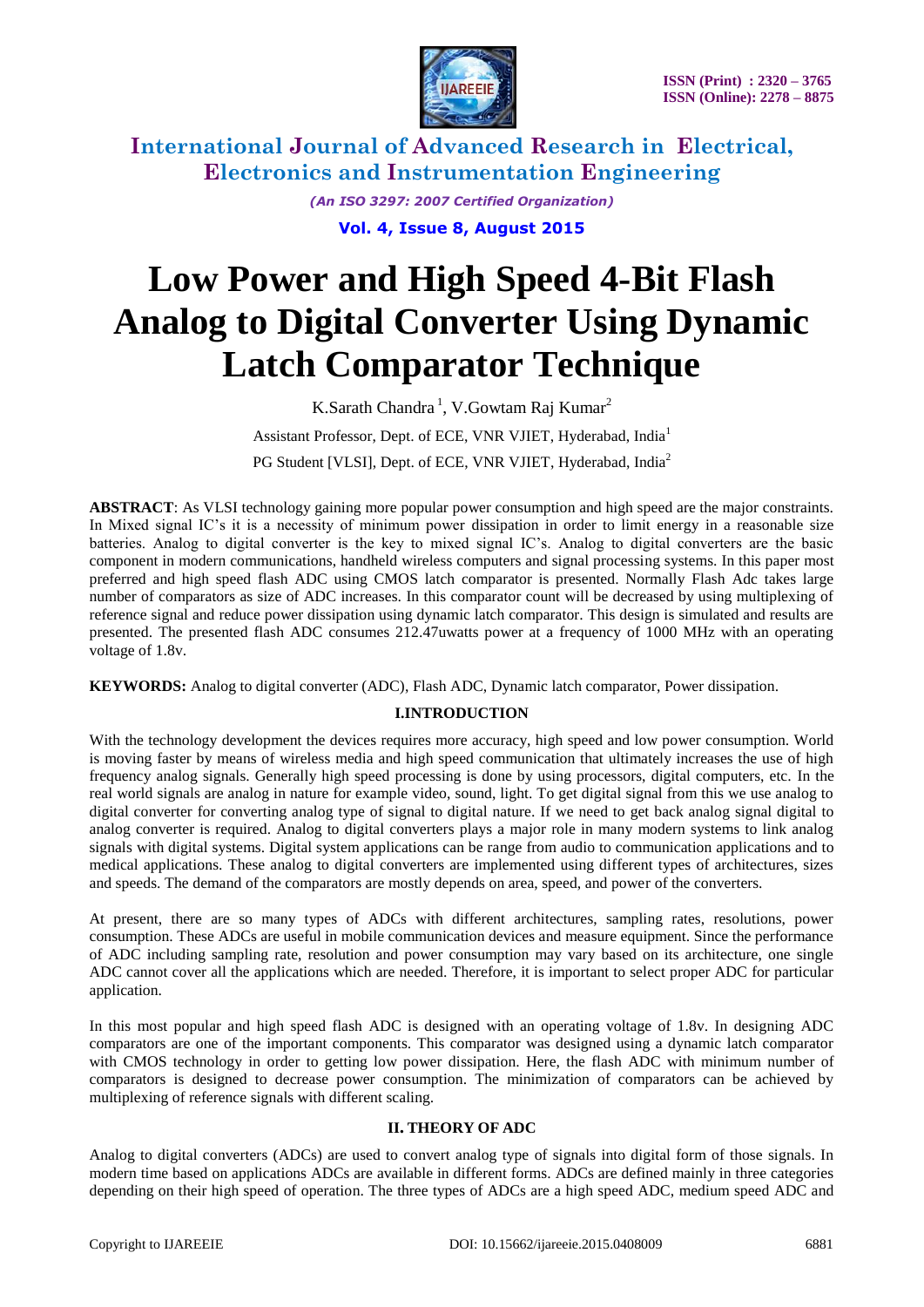

#### *(An ISO 3297: 2007 Certified Organization)*

### **Vol. 4, Issue 8, August 2015**

low speed ADC. ADC has a different type of architectures in which first one is Pipeline ADC. Its operating speed is high as compared to flash it is slow and medium resolution. Second architecture is SAR ADC. It is more suitable for medium to high resolution and low power applications with moderate speed. Third type of architecture is Sigma-delta ADC. It is used in low speed and high resolution applications. Forth Type of ADC architecture is Flash ADC. It is operating at high speed and low resolution. So we conclude that flash ADC is the fastest ADC among all other types of ADC architectures. So the flash ADC is the best option for high speed low resolution applications. The important features that are available in flash ADC includes different diagrams, sampling rates, resolutions, power consumptions and a range operating temperature. Because of flash ADC with parallel design, It easily converts on e cycle with many comparators. This flash ADC converts analog to digital are so fast in case of analog to digital type of signal conversion. The flash ADC is designed to reduce power consumption that means it provide better output signals but require a less amount of power. Now a day"s flash ADC with CMOS technology is also available. The flash ADC is widely used in digital oscilloscopes, high speed instrumentation, radar, high data rate links and optical communications. As flash ADCs are operating in a method of parallel conversion, maximum operating frequency in the range of gigahertz is possible.

#### **III.TYPES OF COMPARATORS**

After operational amplifiers Comparators are the one of the most popular and widely used electronic components in the world. Comparators are also called as 1-bit analog to digital converter and for that reason they are mostly used in analog to digital converter. The comparator is a circuit that compares an analog voltage with the reference voltage and gives the binary signal output based on comparison. In the analog to digital conversion process, first it is need to sample the input signal. After that the sampled signal is given to a combination of comparators in order to get binary equivalent of the analog input signal. Comparators are found in many other applications like pear detector, switching power regulators, zero-crossing detectors, and data transmission. CMOS comparator is used to find out whether a signal is greater than or smaller than zero or to compare analog input signal with a reference signal and gives a binary signal output based on comparison. Basically comparators are classified into two types they are Amplifier chain type and Latch type comparators. Amplifier chain type comparators generates digital signal output through a set of cascode amplifier stages in response of small difference between input analog signal and reference signal. It is better to use high gain stages as compared to low gain stages. Latch type comparators are most popular for design ADCs. It offers high speed, low static power consumption and more flexible power management.

### **IV.DYNAMIC LATCH COMPARATOR**

CMOS technology based dynamic latch comparators are suitable for designing a analog to digital converters with high speed, low power dissipation and immune to noise. Basically dynamic latch comparator will operates in two modes, they are Active mode and Standby mode or precharge mode. The schematic diagram for dynamic latch comparator is shown in fig.1. When the Lth signal is low then the comparator will works under Standby mode and when it is high then it works in Active mode. In the active mode of operation both NMOS and PMOS logic are connected with Mth transistors are in operation mode. In this mode based on Lth signal the input signal is sampled and compares the input signal with the reference signal. In this circuit we have two paths to discharging those are M3 to ground and M4 to ground. In the case of standby mode Lth signal is low and the both NMOS logic and PMOS logic are separated each other and during this stage it is in hold mode and will gives the output. Since, due to cross coupled connection comparator stage gives the positive output on one side and negative output on other side. But, here consider positive output for simplicity. To get stabilized output use inverter buffers at the output of comparator. In this mode of operation only upper half of the comparator is worked and resulting in the reduction of power.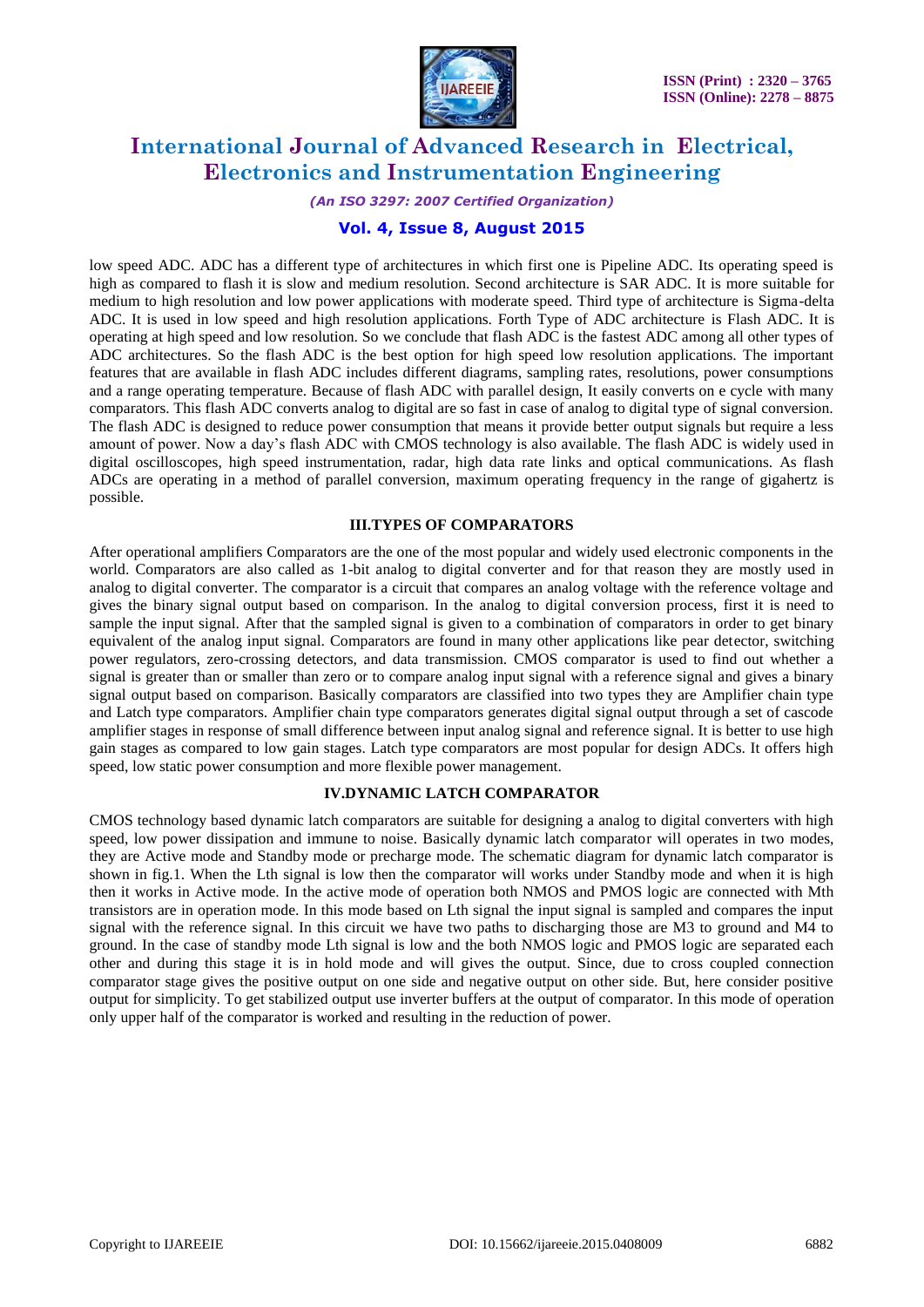

*(An ISO 3297: 2007 Certified Organization)*

### **Vol. 4, Issue 8, August 2015**



**V.FLASH ADC STRUCTURE**

Flash ADC"s are also known as parallel ADC"s. Due to the parallel architecture it has high speed conversion compared to other types and is used for high bandwidth applications. As presence of  $2^N$  resistor it dissipates lot of power, has low resolution, and needs a large number of comparators for high resolution. In high frequency applications it is more useful. It has few applications those are high-density disk drivers and satellite communication. A typical flash ADC structure is shown in fig.2.



Fig. 2. Typical flash ADC block diagram

As shown in fig.2. It requires  $2^N$ -1 comparators for an N bit converter. This much of comparators complex the design as resolution increases, requires larger die area and a large amount of power consumption. The resistor ladder network is formed by  $2<sup>N</sup>$  resistors, and which provide reference voltage to the comparator. These reference voltages are spaced equally by  $V_{LSB}$ . An analog input is connected to all comparators and compares with reference voltage, so that each comparator output is produced in one cycle. When the input voltage (positive terminal) is more than the reference voltage (negative voltage) it generates logic 1 as output, otherwise, output is zero. The set of comparators produce digital output called thermometer code and is changed into a binary code through the encoder.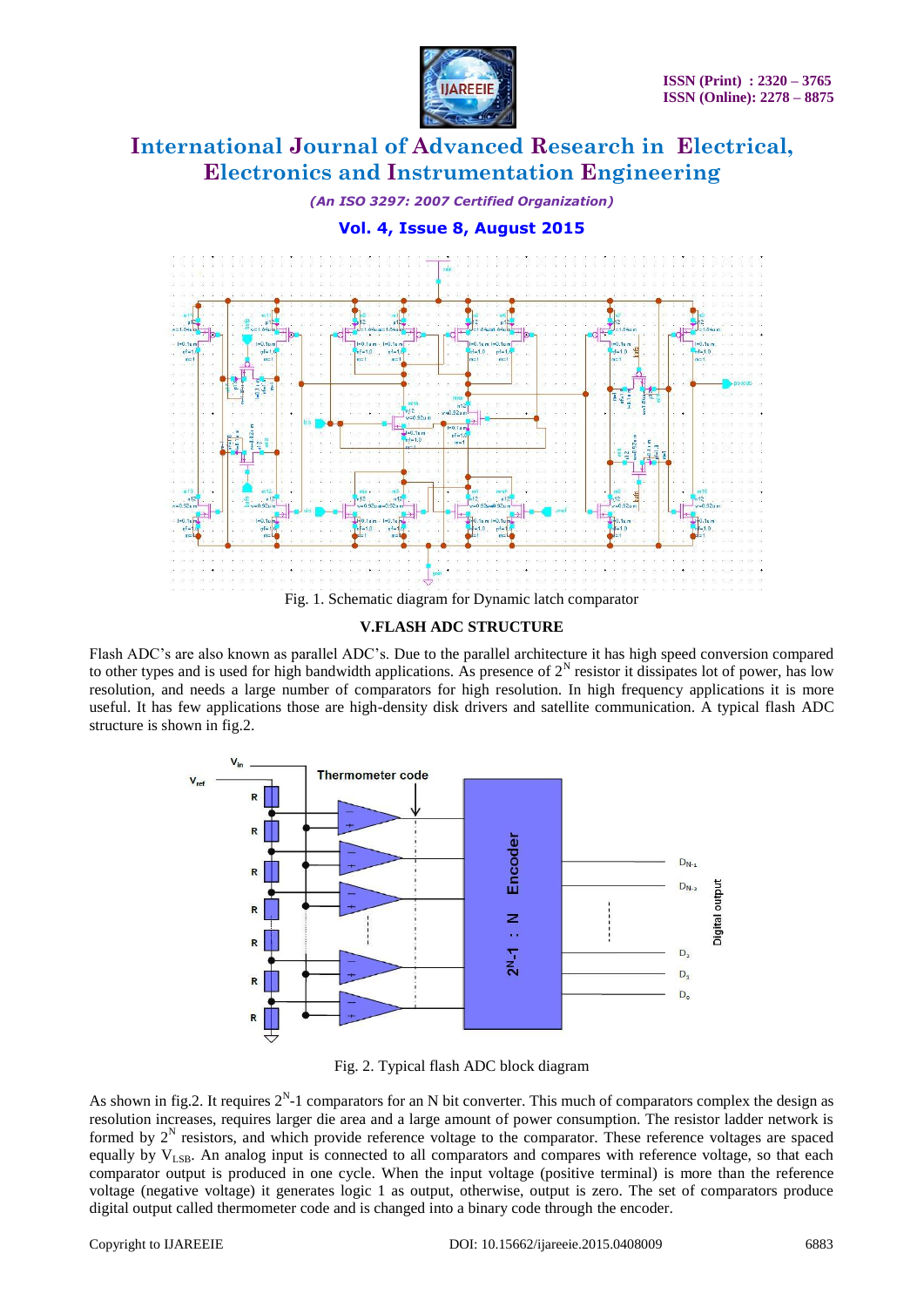

*(An ISO 3297: 2007 Certified Organization)*

### **Vol. 4, Issue 8, August 2015**

### **VI. MODIFIED FLASH ADC**

In this modified flash ADC with dynamic latch comparator is proposed. The traditional flash analog to digital converter requires  $2^N$ -1 comparators for designing N-bit flash ADC. For 4-bit flash ADC it requires 15 comparators. As number of bits increases it is very complex and count of comparators also more. And these comparators are working in each clock cycle causes more and more power consumption.

In order to prevent this, flash ADC with multiplexing scheme is proposed. The flash ADC with modified structure has reference voltages to comparators, these reference signals are provided through multiplexers. This type of scheme can reduce the number of comparators that are required to design ADC. By this scheme only  $2^{N-2}+2$  comparators are required to design N-bit ADC instead of using  $2^N$ -1, that is for 4-bit ADC 6 comparators are sufficient. As the number of comparators is reduced power consumption also reduced. This flash ADC with dynamic latch comparators technique will limit to enough power consumption because dynamic latch comparator has an advantage of low power dissipation. The basic schematic diagram for modified flash ADC is as shown in fig.3.



Fig. 3. Schematic diagram for proposed flash ADC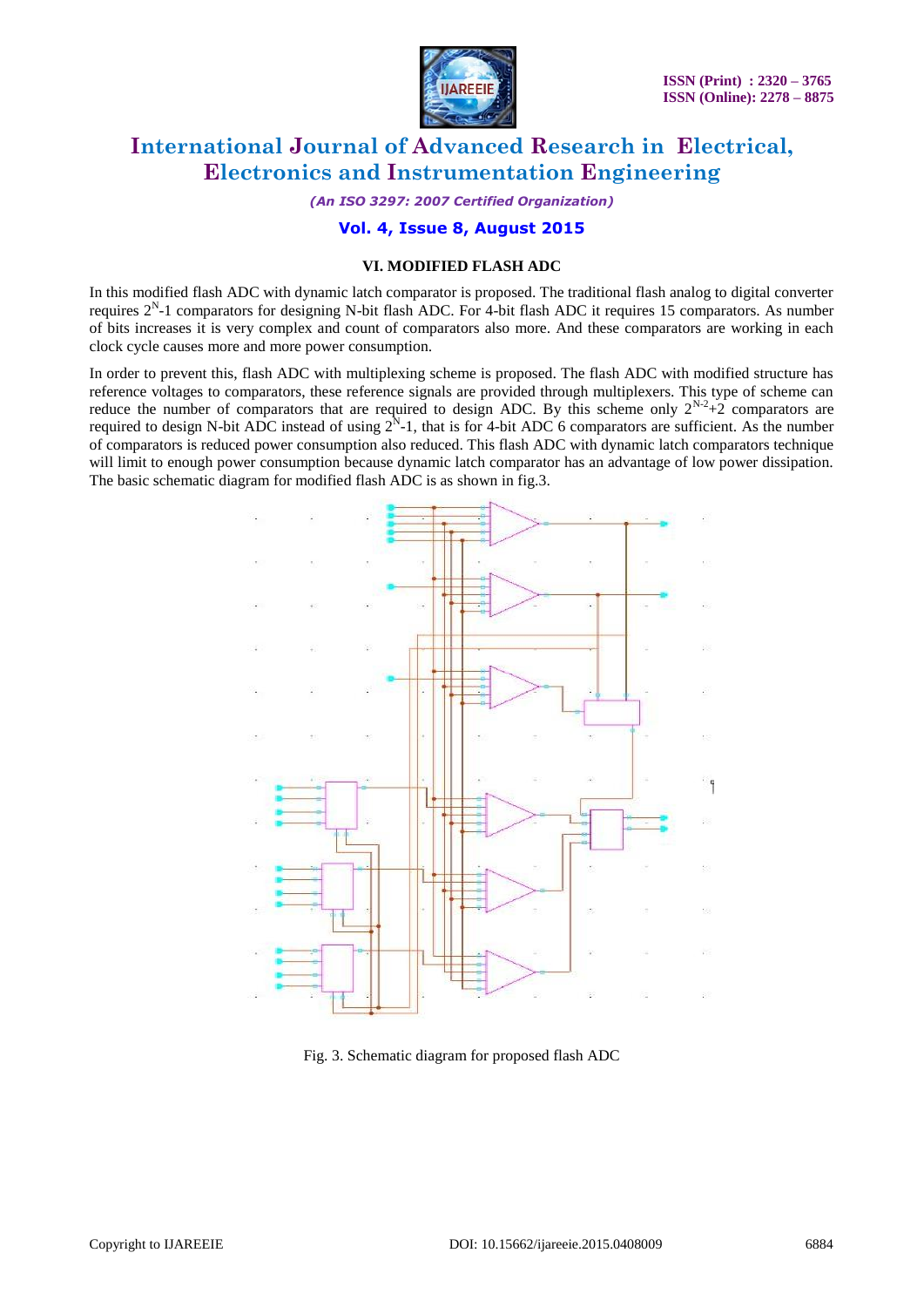

*(An ISO 3297: 2007 Certified Organization)*

### **Vol. 4, Issue 8, August 2015**

### **VII. RESULT AND DISCUSSION**

The simulated results for a Dynamic latch comparator with different timing waveforms are as shown in below fig.4.



Fig. 4. Simulated results for Dynamic latch comparator

Simulated results for this proposed flash analog to digital converter using dynamic latch comparator is shown in fig.5 with different times are shown in simulated waveform.



Fig. 5. Simulated results

Specifications and results for this modified flash analog to digital converter using dynamic latch comparators are presented in Table.1.